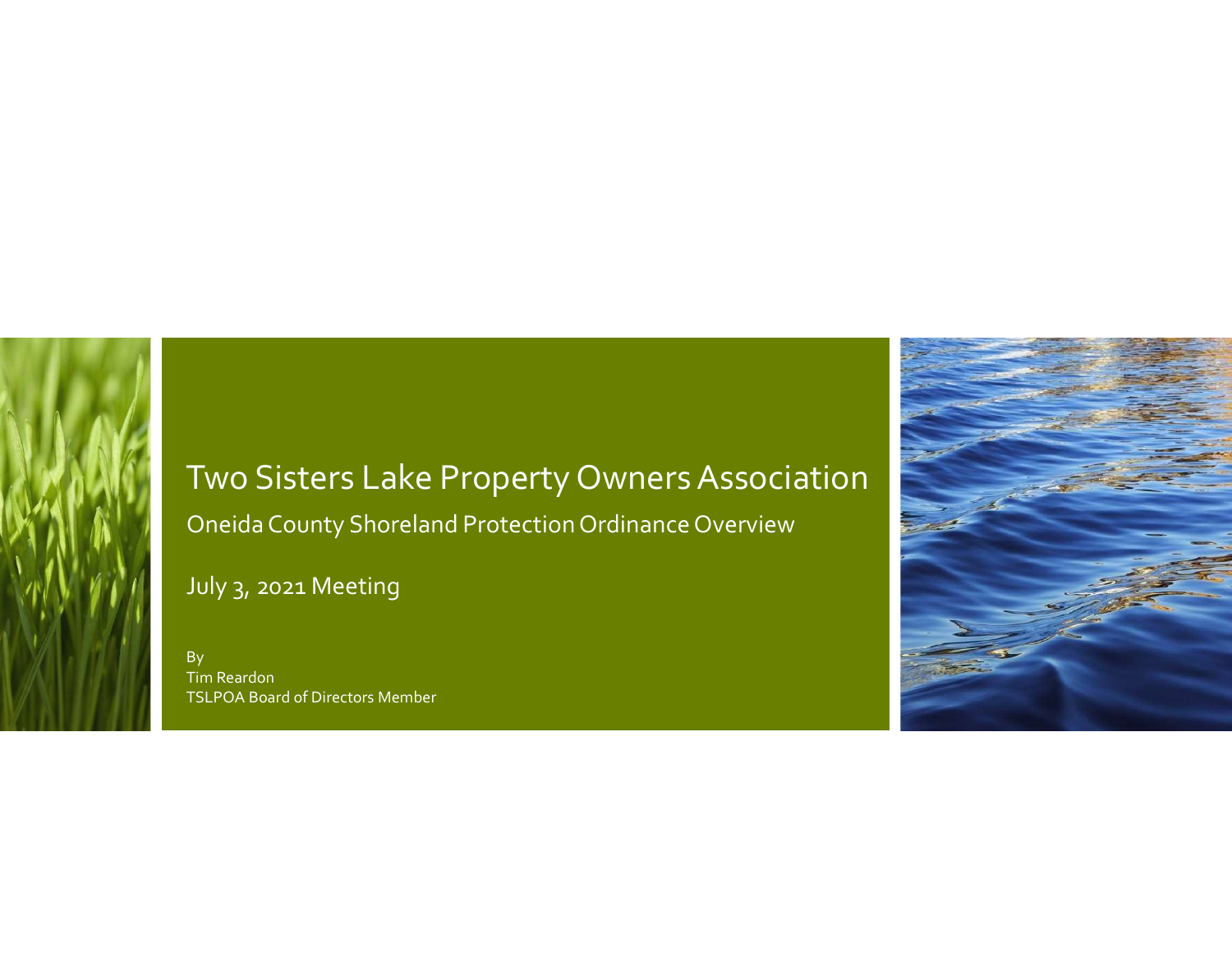#### Current Law

- **Current Law**<br>• July 15, 2015 State of Wisconsin amended the State Statute to permit owners of shoreline<br>frontage to create an <u>access and viewing corridor</u> ("AVC") of at least 35 feet for every 100<br>• April 1, 2018 One **Example 18 Follow Solution**<br>July 15, 2015 - State of Wisconsin amended the State Statute to permit owners of shoreline<br>frontage to create an <u>access and viewing corridor</u> ("AVC") of at least 35 feet for every 100<br>feet of feet of frontage owned **CUITENT LAW**<br>• July 15, 2015 - State of Wisconsin amended the State Statute to permit owners of shoreline<br>frontage to create an <u>access and viewing corridor</u> ("AVC") of at least 35 feet for every 100<br>feet of frontage owne
- that included an AVC of 35 feet for every 100 feet of frontage
- The SPO, consistent with Wisconsin Administrative Code NR 115, states that its purpose is "to protect natural scenic beauty, fish and wildlife habitat, and water quality"
- Under the SPO, no cutting of trees or removal of other vegetation may occur within 35 feet of the shoreline (this is known as the vegetative buffer zone) except within the AVC that included an AVC of 35 feet for every 200 feet of frontinge<br>
The SPO, consistent with Wisconsin Administrative Code NR 115, states that its purpose is<br>
"to protect natural scenic beauty, fish and wildlife habitat, and
	- Both NR 115 and the SPO define the AVC as "a vegetated strip of land," meaning that vegetation must remain within the access and viewing corridor after its development
	- No buildings or structures are permitted within 75 feet of the shoreline, except that:
		- A walkway up to five feet wide and a boat house for which a shoreyard alteration permit is obtained may be constructed within 35 feet of the shoreline if within the AVC
		- Oneida County has the authority to issue a shoreyard alteration permit for certain open sided and screened structures (e.g., Gazebos) that are more than 35 feet from the shoreline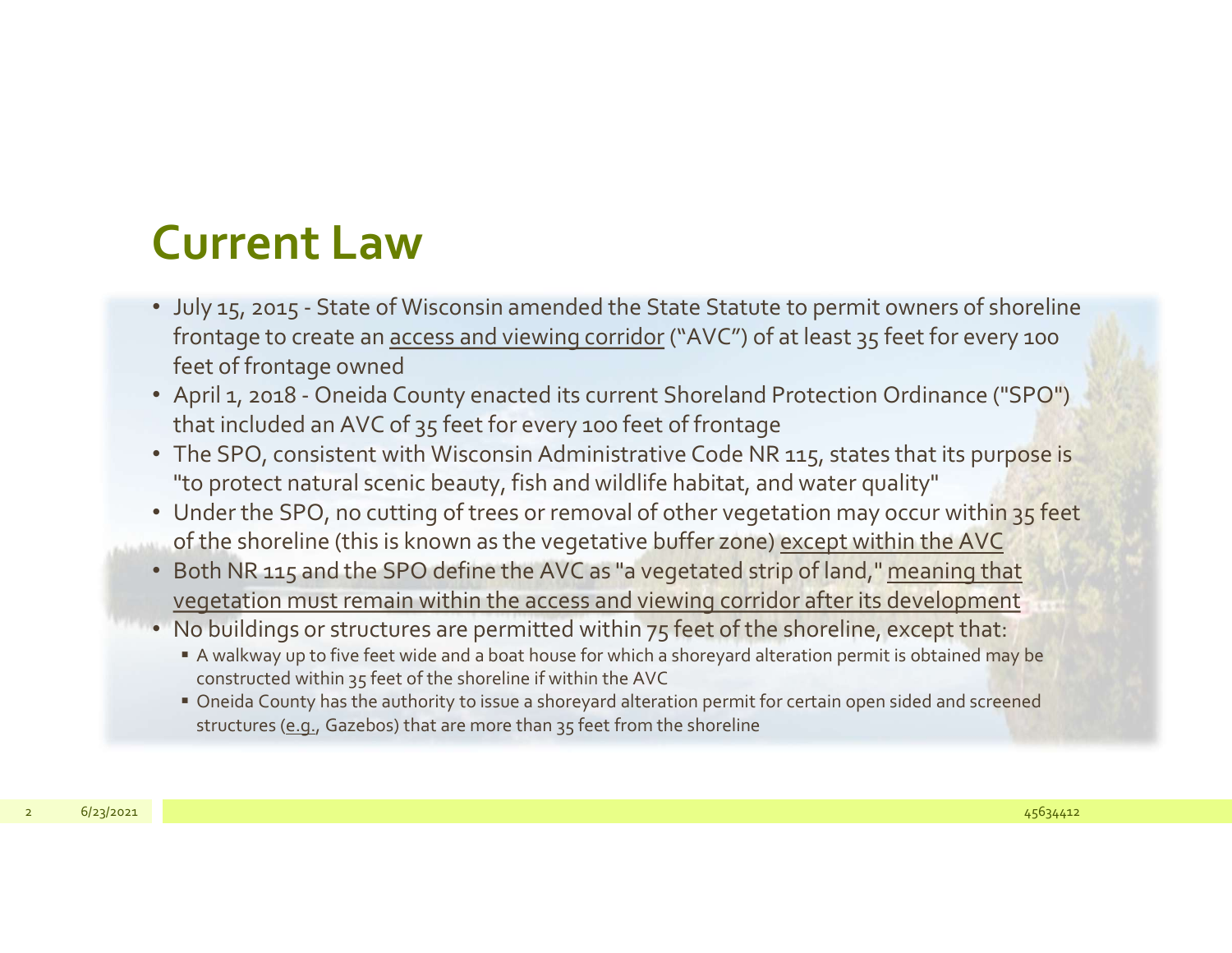### The Problem

- The Oneida County SPO does not contain a specific statement on whether property owners may clear cut all trees and shrubs when developing an AVC (Vilas County and other counties prohibit clear cutting of trees and shrubs)
- Under the current SPO wording, the Oneida County has the discretion and authority to regulate the amount of vegetation that remains in the AVC
- Some property owners in Oneida County have clear cut AVC and left no vegetation
- The Planning and Zoning Department has received numerous complaints from concerned citizens as more development of shoreline property is occurring about the cutting of trees by property owners within the 35 foot vegetated buffer zone and the resultant impact on natural scenic beauty, fish and wildlife habitat, and water quality authority to regulate the amount of vegetation that remains in the AVC<br>
Some property owners in Oneida County have clear cut AVC and left no<br>
vegetation<br>
• The Planning and Zoning Department has received numerous complaint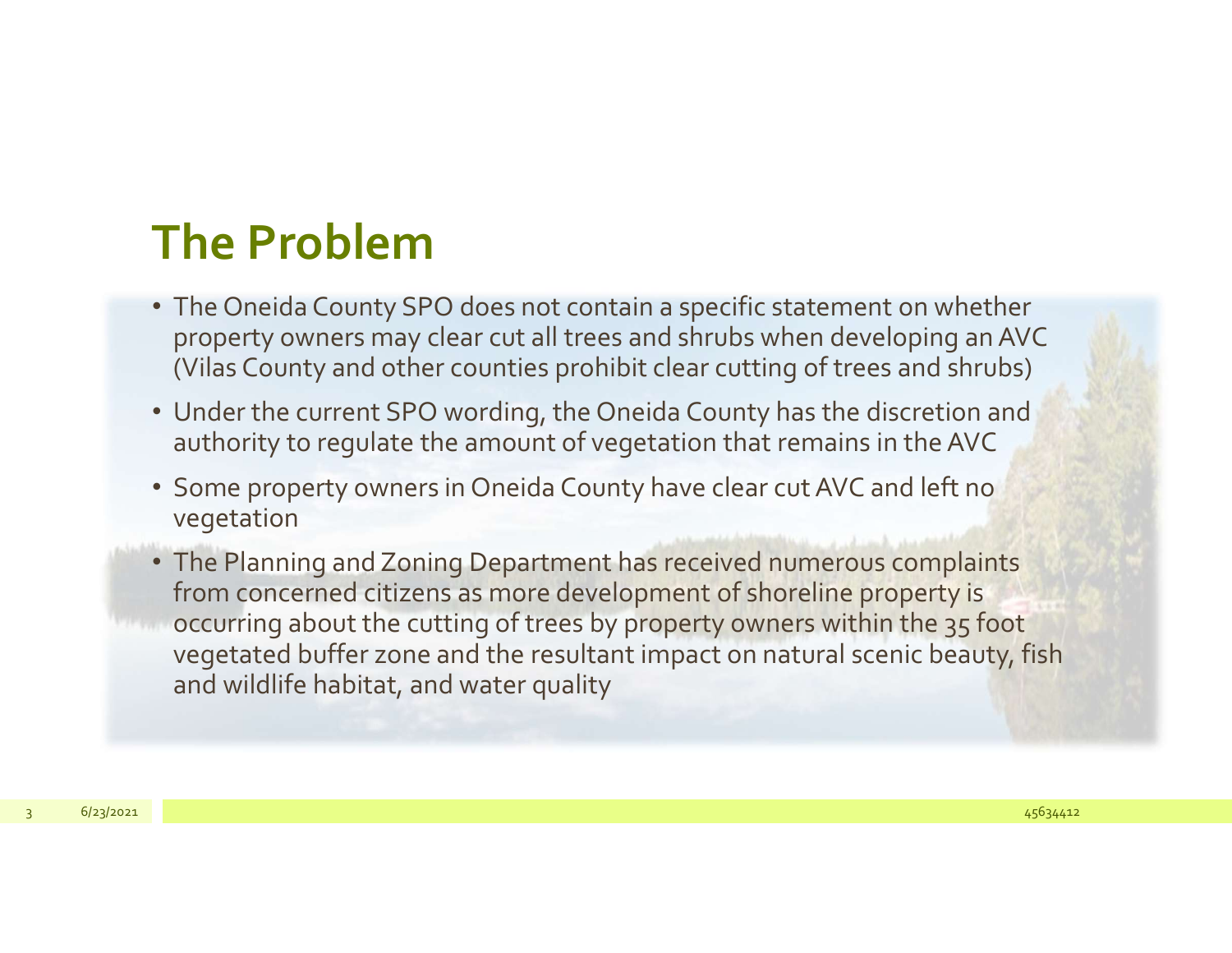# The Response

- Karl Jennrich, Department Head of the Oneida County Planning and Zoning Department, in July 2020 suggested to two Oneida County Supervisors that SPO amendments be proposed to address inconsistencies and ambiguities related to the AVC
- Supervisor Bob Thome formed a working group consisting of himself, Mr. Jennrich, another member of the Planning and Zoning Department, Oneida County Corporation Counsel, two representatives of the DNR, Joe Steinhage and Tim Reardon (both TSLPOA members) **The Response**<br>
Karl Jennrich, Department Head of the Oneida County Planning and Zoning Department,<br>
I July 2020 suggested to two Oneida County Supervisors that SPO amendments be<br>
proposed to address inconsistencies and am **The Response**<br>
Carl Jennrich, Department Head of the Oneida County Planning and Zoning Department,<br>
In July 2020 suggested to two Oneida County Supervisors that SPO amendments be<br>
proposed to address inconsistencies and a THE RESPUTISE<br>
Karl Jennrich, Department Head of the Oneida County Suervisors that SPO amendments be<br>
noroposed to address inconsistencies and ambiguities related to the AVC<br>
Supervisor Bob Thome formed a working group con Carl Jennrich, Department Head of the Oneida County Planning and Zoning Department,<br>
nJuly 2020 suggested to two Oneida County Supervisors that SPO amendments be<br>
proposed to address inconsistencies and ambiguities related Fremencies in the Humanity and Counsel, two representatives of the DNR, Joe Steinhage and Tim Reardon (both TSLPOA<br>
members)<br>
The working group drafted proposed amendments to the SPO to provide clarity around<br>
the followin
	- The working group drafted proposed amendments to the SPO to provide clarity around the following four issues involving the AVC:
		-
		- be allowed
		- the AVC
		- development of boat houses and walkways in the AVC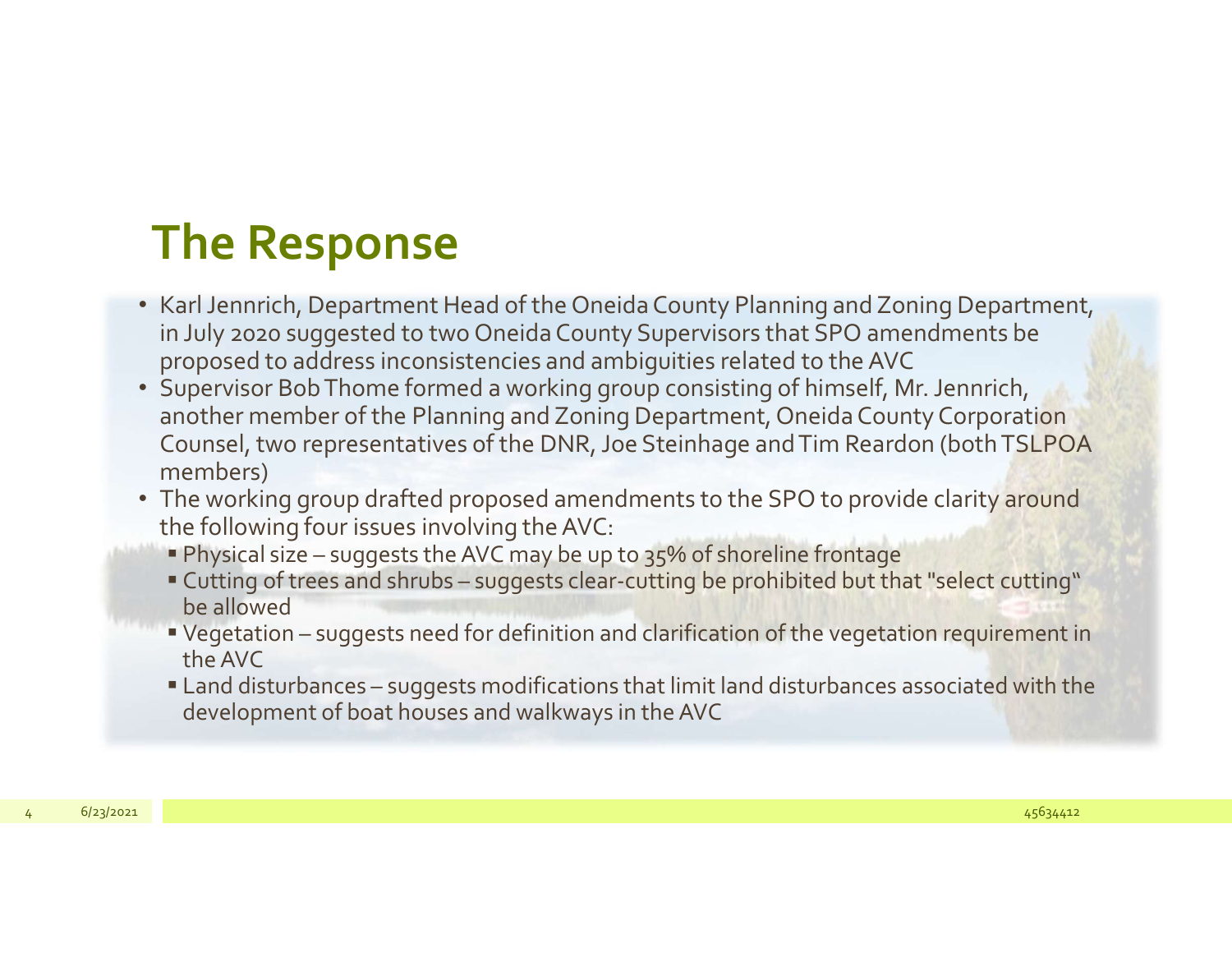### The Response, cont.

- The Planning and Development ("P&D") Committee has met several times to consider the proposed SPO amendments
- The P&D Committee sent a letter to local State representatives asking them that the Wisconsin legislature clarify the size of the AVC for purposes of enabling Oneida County to adopt the DNR interpretation of the State Statute (i.e., that the AVC is limited to 35% of shoreline frontage)
- The Conservation Committee is working to develop a concise definition of "vegetation", and to further define "select cutting" within the AVC
- It is expected that the P&D Committee will move the SPO amendment process forward in the foreseeable future
- In the meantime, the P&D Committee has directed the Planning and Zoning The Planning and Development ("P&D") Committee has met several times to<br>consider the proposed SPO amendments<br>The P&D Committee sent a letter to local State representatives asking them that<br>the Wisconsin legislature clarify County where the development activity in question constitutes a clear violation of the current SPO and the terms of building and shoreyard alteration permits issued by new Planning and Zoning Department County to adopt the DINR interpretation of the state statute (<u>i.e.</u>, that the AVC is limited to 35% of shoreline frontage)<br>
• The Conservation Committee is working to develop a concise definition of<br>
"vegetation", and to